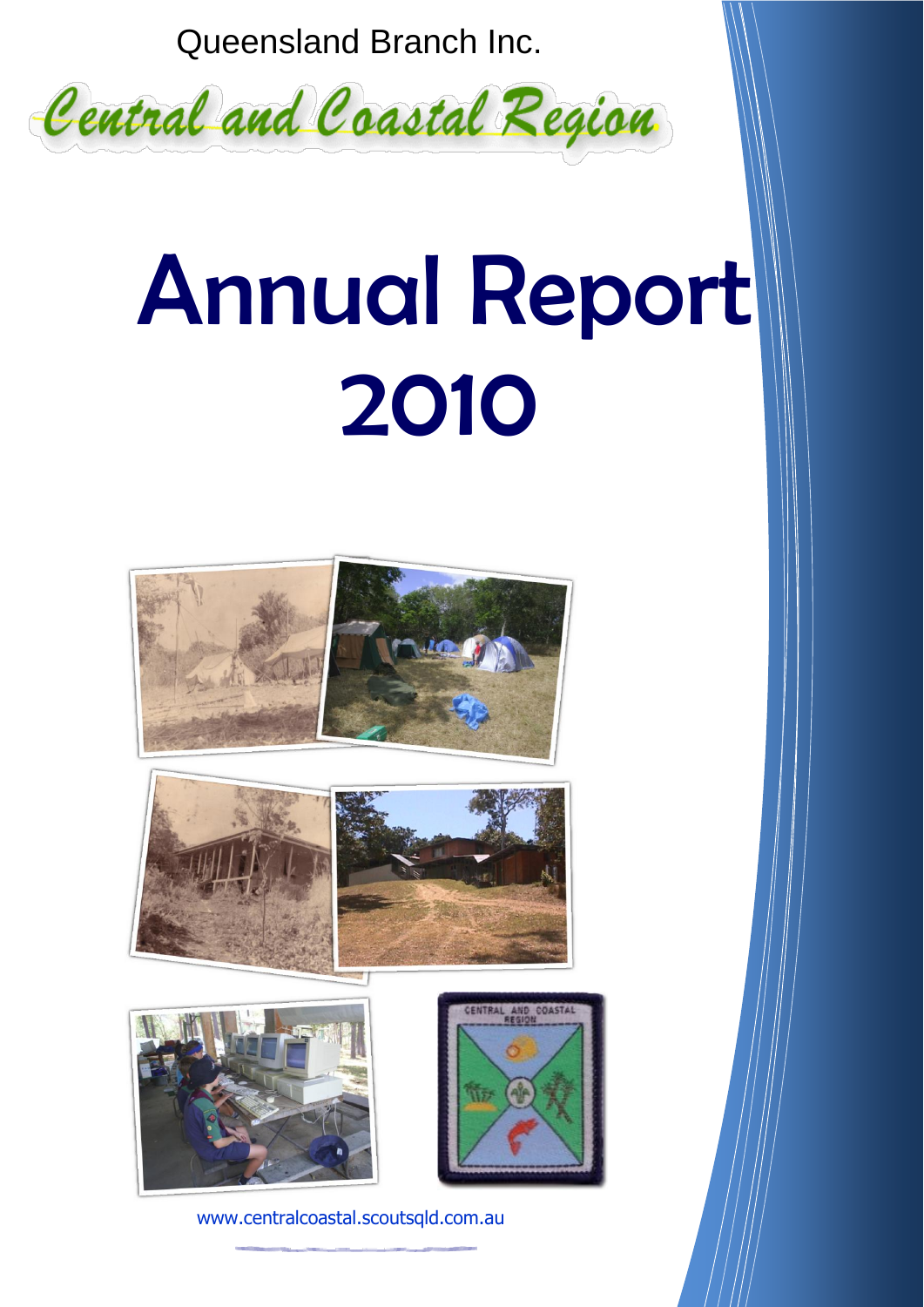**Agenda** for the Annual General Meeting of the Central & Coastal Region being held on Tuesday, 6<sup>th</sup> July 2010 at the North Mackay Bowls Club commencing 7:00pm.

OPENING and WELCOME

PRAYER

APOLOGIES

BUSINESS ARISING FROM THE MINUTES: 2

CORRESPONDENCE Inward

**Outward** 

# REPORTS

| 14 |
|----|
|    |

APPOINTMENT OF THE REGION EXECUTIVE

APPOINTMENT OF THE AUDITOR

GENERAL BUSINESS

REGION COMMISSIONER

PRESENTATIONS

GUEST SPEAKER

CLOSE

PRAYER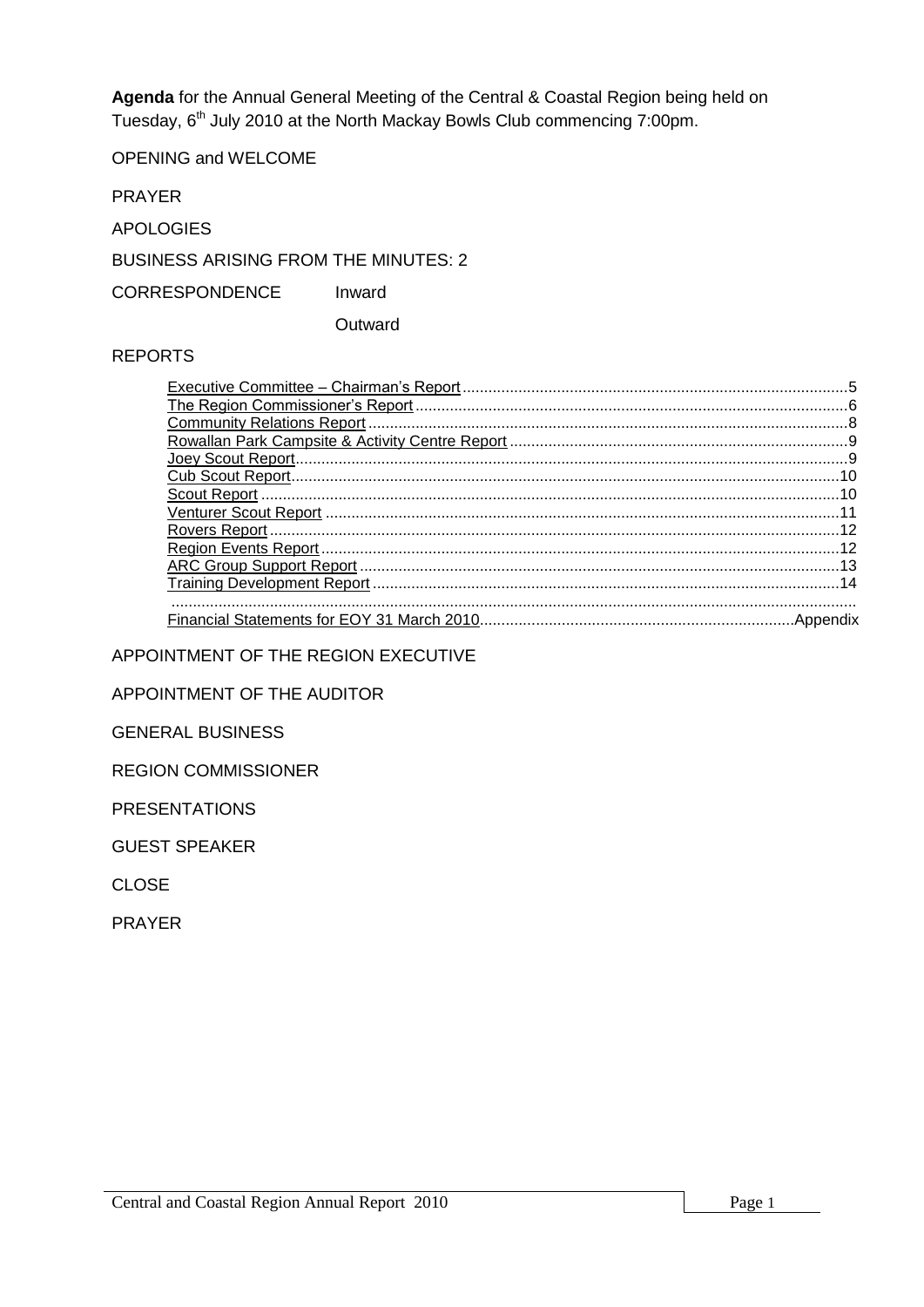

SCOUTS AUSTRALIA QUEENSLAND BRANCH Inc.

# CENTRAL & COASTAL REGION

MINUTES of the Annual General Meeting of the Central and Coastal Region

Saturday 1<sup>st</sup> August 2009 Rowallan Park, MACKAY

### **OPENING AND WELCOME**: Meeting called to order 7.15pm. By Executive Chairman John Taylor.

Executive Chairman John welcomed guests from Mackay Regional Council, Deputy Mayor Councilor Darryl Camilleri; The Chief Commissioner Maurice Law AM; Rotary Club representatives and Sponsors, and Region Commissioner Lance Hodda and his wife Lynn.

He then handed the meeting over to the Patron, Ray Braithwaite to Chair the AGM.

Chairman of proceeding's Patron, Ray Braithwaite called for Grace to be said and opening prayer by Rev Jan Whyte.

### **PRESENT**:

Chief Commissioner Maurice Law AM, RC Lance Hodda, Mrs Lynn Hodda, Cr Darryl Camilleri, ARC Bob Hodda, ARC Margaret Hodda, ARC Brian Harvey, Mr Ray Braithwaite OAM (Patron), Mrs Mavis Braithwaite, Mr John Taylor, Mrs Margot Taylor, Mr Ray Cross (Secretary), Mrs Chris Cross, Mr Greg Sutherland, Mrs Blanche Sutherland, Mr Ian Hamilton, ARC Harry Roestenburg, Mrs Mindy Roestenburg, RL Tim Johnson, Mr Barry Spratt & Mrs Bonnie Spratt (Caretakers), RL Jane Mumford, Mr Peter Mumford, ASM Dennis Tuckerman, ASM Heather Tuckerman, RL Ken Whyte, Rev Jan Whyte, RL Joseph Kearns, Mr Ray Jones, Mr David Thomas OAM, Mrs Margaret Barber, BC Pieter Vanderkamp, BC Robyn Devine, Mr Dave Langham (Mackay West Rotary), Mr Mike Storkey (Airlie Beach Rotary), RL Mary Wallace, Mrs Amanda Kite, Mr Alan James Kite, Mr Ray Thorning, Mr Ken Thorning, Mr Peter Thorning, Mrs Beryl Thorning, Mr Shane Hayes, Mrs Chris Hayes, Mr Duncan Pratt, Mrs Ivy Pratt, Mrs Sam Schembri, Mrs Mary Schembri, Mrs Karen Turner (Girl Guides Region Leader), Mr Graeme Turner, Mr Ron Laffin, Mrs Lyn Laffin, Mrs Judy Jesshope, Mr Geoff Jesshope, ASM Janet Brown, Rover Stuart Wolsey, Rover Natasha Salty, RL Dougal McWhinney, Mrs Nikki McWhinney (GL Mackay City Central), Kathy Ball (GL Whitsunday Coast), Julie Thompson (RL Cub Scouts), Mr Roy Thompson, Mr Chum Corney, Mrs Shirley Corney, Mr Trevor Corney, Mrs Linda Corney, Bayden Corney, Mrs Wendy Harm (RL Joey Scouts), Mr Wayne Harm.

### **APOLOGIES**:

Hon.Tim Mulherin (Member for Mackay), Hon. Jan Jarrott (Member for Whitsunday), Hon. Ted Malone and Mary (Member for Mirani) Cr Col Meng and Rhonda Meng Mackay Regional Council Mayor), Cr Kevin Casey and Tricia (Mackay Regional Council), Cr Dave Perkins (Mackay Regional Council), Cr Wendy Cameron (Mackay Regional Council), Mrs Val Hamilton OAM, Kylie Huth (VAE Railway Systems), Mr Peter Alden, Mr John & Mrs Carolyn Alcorn, Mr Jock Gibson, Mr Frank Fraser (Port of Mackay Rotary Club), Mr Ian Wallace, Mr Robert and Mrs Rhonda Brown, Mr Lindsay Bone, Megan Kropp (GL Moranbah), Lesley Bullemore (GL Bowen), Jo Timms (GL Banksia), Mr Charlie Timms, Mr Reg Ross (Executive Treasurer) and Mrs Pam Ross.

The Secretary, Ray Cross read out apologies (refer above list) and sought resolution from the floor that apologies be accepted. Meeting endorsed resolution unanimously.

### **MINUTES OF PREVIOUS ANNUAL GENERAL MEETING**:

Copies of Minutes of previous AGM of Wednesday 16<sup>th</sup> July 2008 were circulated to the meeting.

Chair sought resolution to move they be accepted. Moved by Ray Cross, Seconded by Brian Harvey, Carried.

### **BUSINESS FROM THE MINUTES**: NIL

**CORRESPONDENCE**: Nil tabled.

It was noted that in respect to this AGM, only correspondence had been the dissemination of invitations.

### **BUSINESS FROM THE CORRESPONDENCE**: Nil

Central and Coastal Region Annual Report 2010 Page 2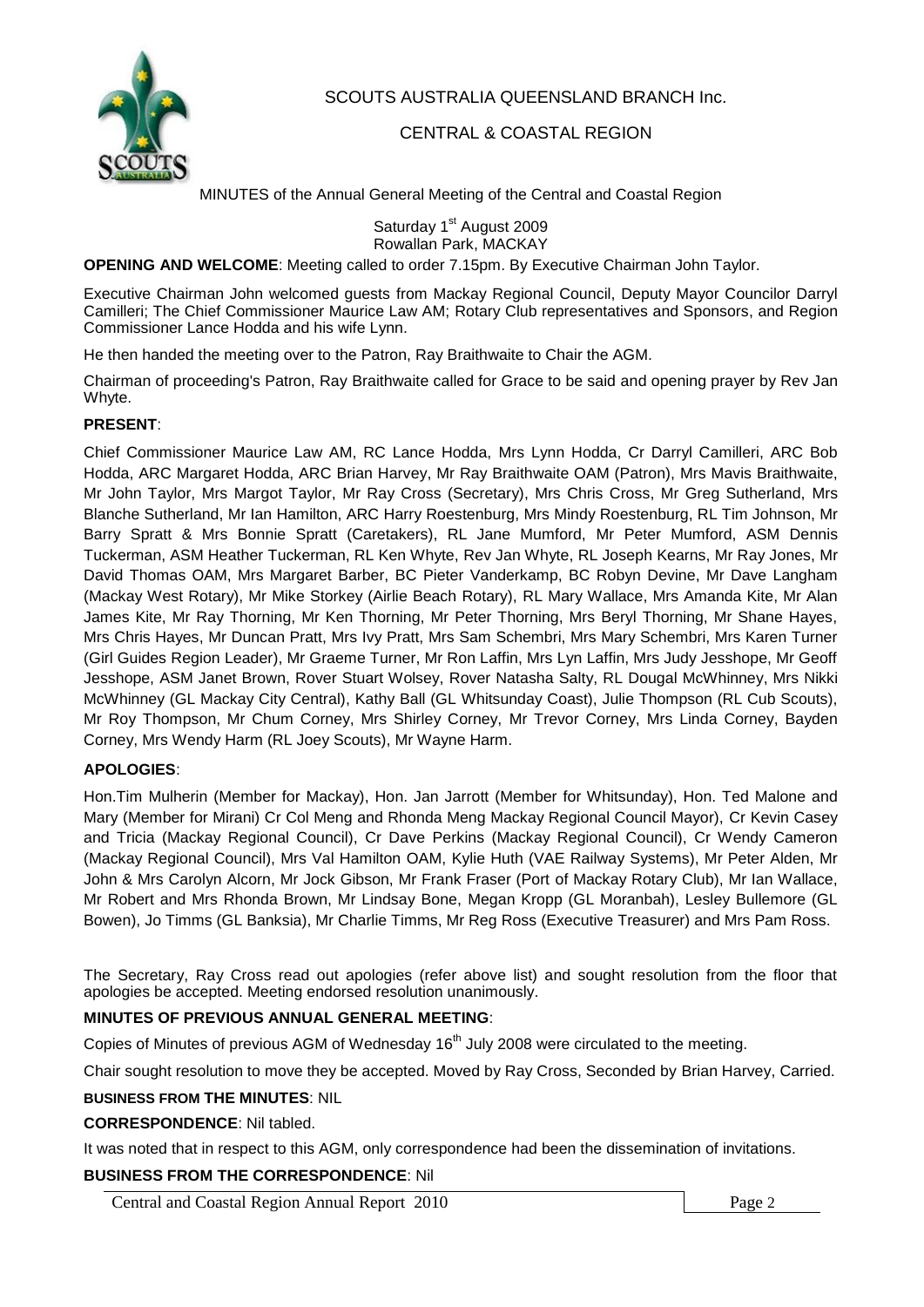**REPORTS**: Chair noted that various reports had been presented within the official AGM Annual Report document disseminated to those present.

*Executive Committee Chairman Report:* John Taylor asked the meeting to refer to his report in the document, making special comment about the considerable effort made by all involved throughout the movement and the various sponsors and supporting Rotary Clubs.

The 60<sup>th</sup> Anniversary celebrations and Scoutfest today have been enormously successful, and the grounds are in exceptional condition, thanks to our caretakers, the Rowallan Park Fellowship and other supporters.

Chairman John thanked Jane Mumford (RL Region Events) for the marvelous effort that the team had put into catering for this evening.

*Region Commissioner Report:* RC Lance Hodda commented that this year, we celebrate 100 years of Scouting in Mackay and 60 years of Rowallan Park. He went on to thank all those who have been involved directly and indirectly over the years and to those who have made today's Scoutfest a wonderful success. Scouts in Mackay have enjoyed the support of Rotary Clubs and hard work of the Rowallan Park Fellowship, and the executive is grateful for their efforts and support.

Scouting relies heavily on its leadership and maintaining Leaders is an ongoing issue.

RC Lance Hodda moved that his report be adopted, seconded by Greg Sutherland, Carried.

*Patron – Ray Braithwaite:* Told of the history of Rowallan Park and Scouting in Mackay in general, commenting on the need to commit the folklore and undocumented history as a permanent record. Ray spoke of his conversations with Bob Hodda as they moved through the park and the notes that he is taking from this.

*Treasurer's Report:* In the absence of Treasurer Reg Ross, Secretary Ray Cross presented the audited statements drawing attention to the ongoing struggle that the Executive has to meet the Insurance premium which is based on a formula of membership liability and assets. The more assets we provide the higher the insurance, and the only way to afford this is to have greater paid use of Rowallan Park.

Secretary Ray Cross moved that the audited statements be adopted, seconded by Ian Hamilton, Carried.

#### **APPOINTMENTS**:

#### *Region Executive:*

- Chairman Mr John Taylor
- Treasurer Mr Reg Ross
- Secretary Mr Ray Cross
- Members:
	- o RC Lance Hodda
	- o ARC Brian Harvey
	- o RA Harry Roestenburg
	- o ARC Bob Hodda
	- o ARC Margaret Hodda

*Auditor*: On behalf of the Treasurer, Ray Cross advised the meeting that Mr Michael Curtin had carried out the audit for the Region for the past five years, is well qualified to do so and that he has agreed to continue that role. John moved that Mr. Michael Curtin be appointed as the Region auditor for the year 2009-2010.

Seconded Greg Sutherland, Carried

*Other Reports:* Chairman Ray Braithwaite advised that all other reports were included in the Annual Report and would not be spoken to individually.

Executive Chairman John Taylor moved that all other reports be adopted, seconded by Darryl Camilleri, Carried.

#### **GENERAL BUSINESS**: Nil

#### *The Chief Commissioner*:

Chair invited Chief Commissioner Maurice Law AM to address the meeting. Commissioner Law commented on the success of the day of Scoutfest and thanked all those involved for their efforts. He enjoyed the day taking the opportunity to meet with everyone throughout the day.

Central and Coastal Region Annual Report 2010 Page 3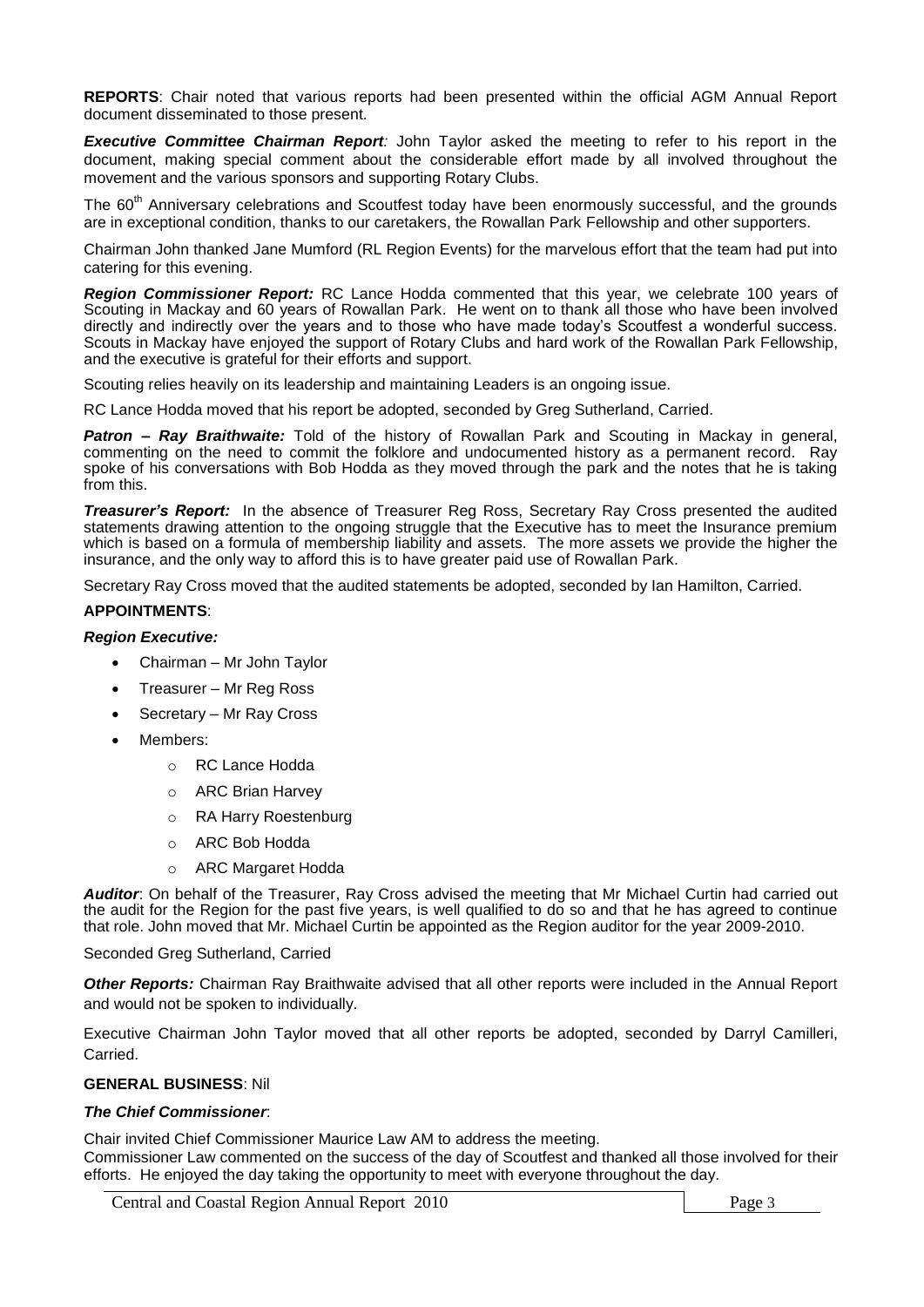**MEETING CLOSED**: There being no further business for discussion, the meeting closed at 9.00pm.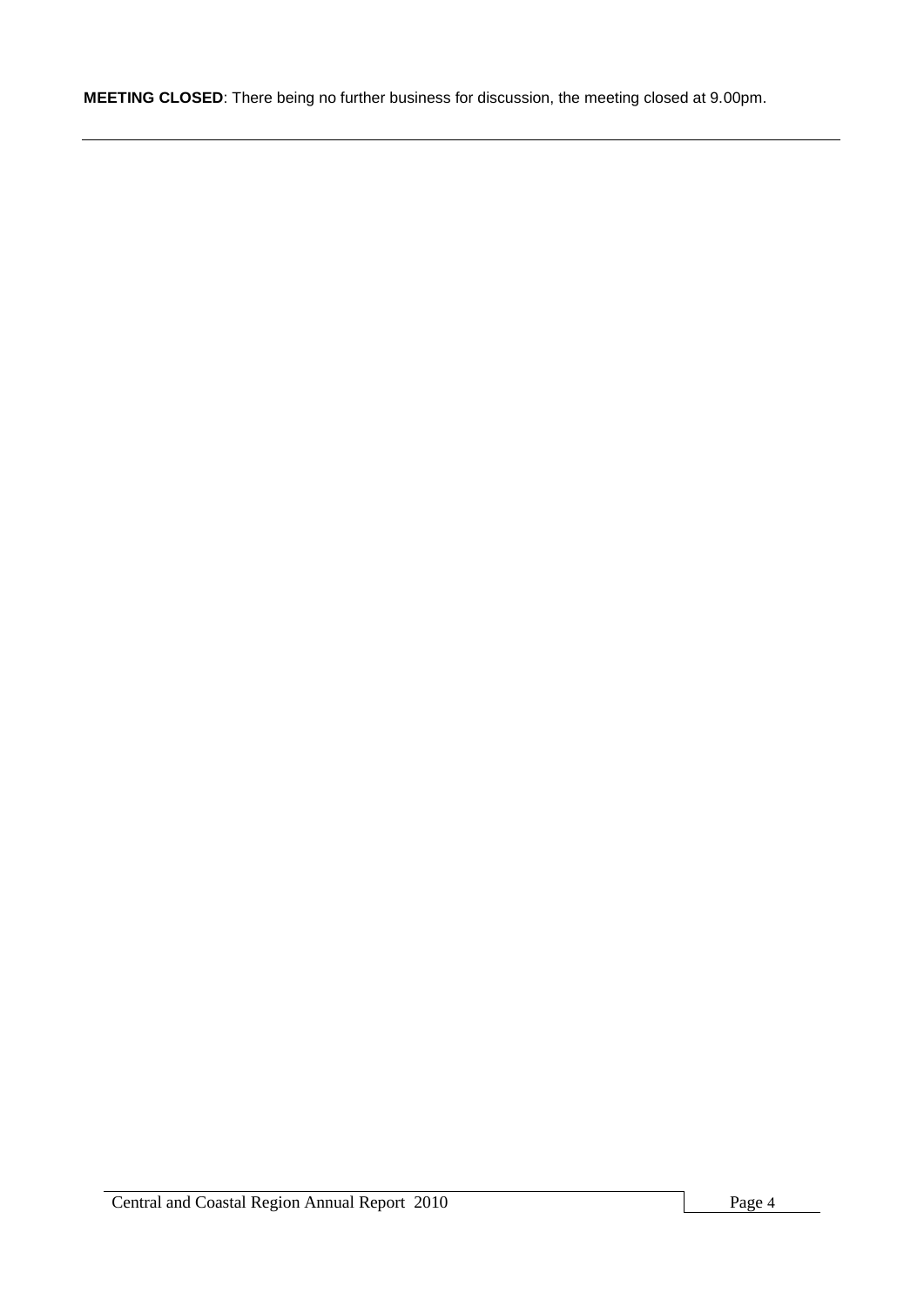# **Executive Chairman's Report**

It is with much pleasure that I report on another challenging year of the Executive Committee of the Central and Coastal Region.

This year, the use of the accommodation in the park has been limited due to the extended wet season. As a result, the financial situation of Rowallan Park is not as healthy as we would like.

On a brighter note, the scouting movement is extremely grateful for all the assistance and support offered by many people, service clubs and businesses in the Central Region.

I would like to thank the Fellowship for their continual fundraising in the form of sausage sizzles, raffles and other activities. Because of their efforts, the facilities in the park are constantly being improved in many ways.

One of the most significant improvements at the park this year has been the excavation and deepening of the lower dam. This has not only enhanced the appearance of the park but enables the dam to hold water more efficiently. We have to thank Barry Spratt and his dam building experience with the use of the trusty Deutz tractor and Barry's custom made scraper for this pleasing result. Thanks also go to Bonnie and all her contributions to the efficient running of the park and improvements.

I would like to express my sincere thanks to the small and dedicated group who make up the Executive Committee. These include Ray Cross, our secretary; Reg Ross, the treasurer; RC Lance Hodda, Brian Harvey, Harry Roestenburg, Margaret and Bob Hodda.

Each year, Rowallan Park takes a further step to increase its potential and it is encouraging to see the number and variety of groups using the facilities. I hope to see more and more members of the community taking advantage of these wonderful grounds in the future.

John Taylor

Chairman Central and Coastal Region Executive Committee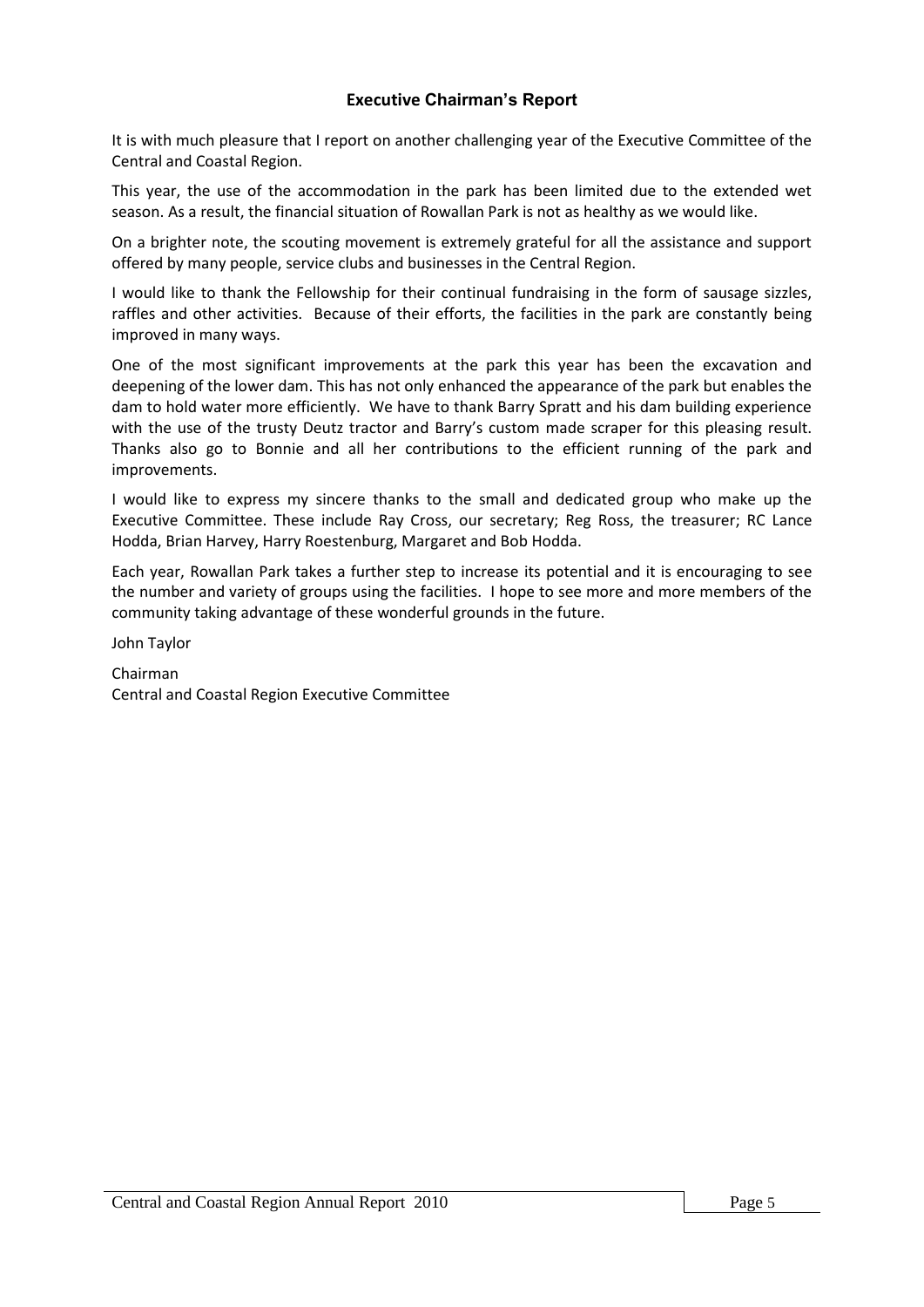# **Region Commissioner Report**

In this 2009 – 2010 Scouting year we can, once again, reflect back on another busy 12 months. The Region events programmed throughout the year were all well supported by the Scout Groups within the Region. Scoutfest was, without a doubt, the major event celebrating 100 years of Scouting in Mackay. It was the culmination of a lot of planning and hard work by a dedicated few who should remain proud of their efforts. It was a magnificent weekend and a true display of what Scouting is really all about. To see the youth enjoying themselves to such an extent is it own reward to the Region and Section Leaders alike, and to see Rowallan Park used for the purpose it was intended.

The celebratory diner and 2008-2009 Annual General Meeting on the Saturday evening remains unsurpassed. Again, it was a credit to all the Leaders and Youth members involved. It was a memorable vent that is still regularly talked about to this day.

**Membership -** I am pleased to report that Central and Coastal Region experienced a 5.2% increase in overall Youth Numbers for the 2009 – 2010 Scouting Year. This is a positive turnaround from the 12% loss previous year. The unfortunate statistic is the 114 youth members that resigned during this period. 87 of these resignations occurred in February and March of this year. The recruitment of new youth members does not seem to be an issue. The problem we face is the retention of these youth. Why are they leaving Scouting? Certainly the many other activities, such as sports, have are part of the cause. The demand on people's time through their family and work commitments and possibly their financial situation also has an impact. Unfortunately this trend is reflected throughout the State.



**Central and Coastal Region Youth Membership 1 April 2009 – 31 March 2010**

Looking back at the number of "C5 - Activity Advise and Approval" forms that I have seen over the past 12 months, and the varied activities they gave covered, in general, the youth are being offered a varied and active program. It is paramount that we ensure we provide a quality program for our youth. In doing this youth recruitment and retention is easier to maintain

Leaders remain our major recruitment challenge. Without qualified Leaders it is difficult to maintain the standard of programming for our youth members. "Burnout" of our existing Leaders is always a concern as they work to maintain the high standard of program and activities. It is not just the "2 hours" a week for a section meeting. Our Leaders spend many hours planning and preparing their weekly program as, as well as the weekend camp and activities. I realise that is not much of a sales pitch for Leader recruitment. Like everything, with a few more Leaders, the work load is shared and the rewards are great when you see the youth members learning and having fun.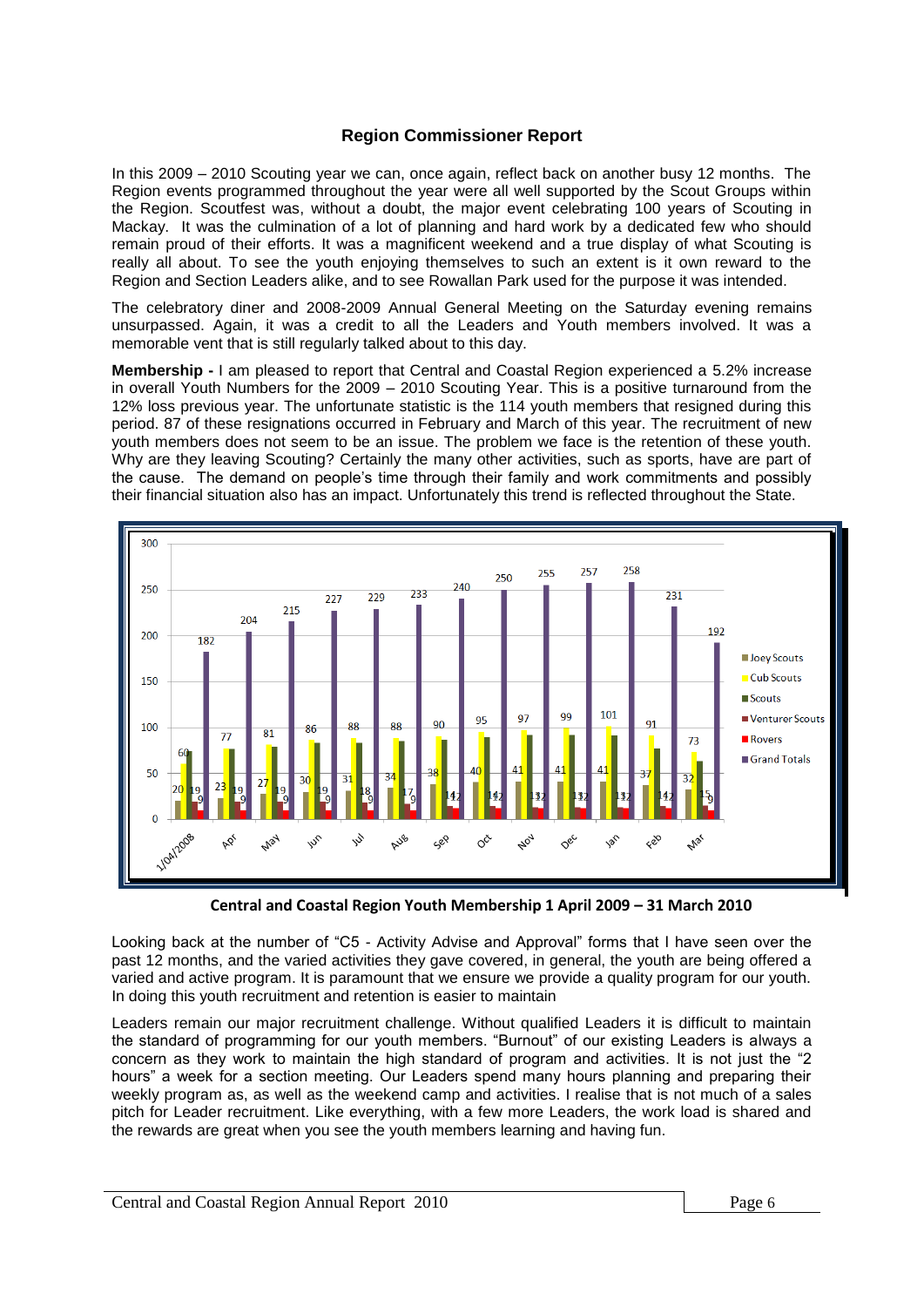**Region Team** consists of the following members:

- Assistant Region Commissioner Group Support *Brian Harvey*
- Assistant Region Commissioner Campsites and Community Development *Harry Roestenburg*
- Assistant Region Commissioner

*Bob Hodda*

- Assistant Region Commissioner Training Development *Margaret Hodda*
- Regional Leader Information Technology

*Dougal McWhinney*

Region Leader Community Relations

*Mary Wallace*

- Region Leader Region Events *Jane Mumford*
- Region Leader Water Activities

*Ken Whyte*

Region Leader Joey Scout Section

*Wendy Harm*

Region Leader Cub Scout Section

*Julie Thompson*

Region Leader Venturer Scout Section

*Judy Johnson*

Region Rover Representative

*Brendan Ross*

 Region Representative to the Branch Executive and Branch Council *Margaret Barber*

**The Region Executive Committee** consists of the following members:

- Region Commissioner Lance Hodda
- John Taylor (Chairman)
- Reg Ross (Treasurer)
- Ray Cross (Secretary)
- Greg Sutherland (Resource Committee Member)
- Assistant Region Commissioner Bob Hodda
- Assistant Region Commissioner Margaret Hodda
- Assistant Region Commissioner Brian Harvey
- Assistant Region Commissioner Harry Roestenburg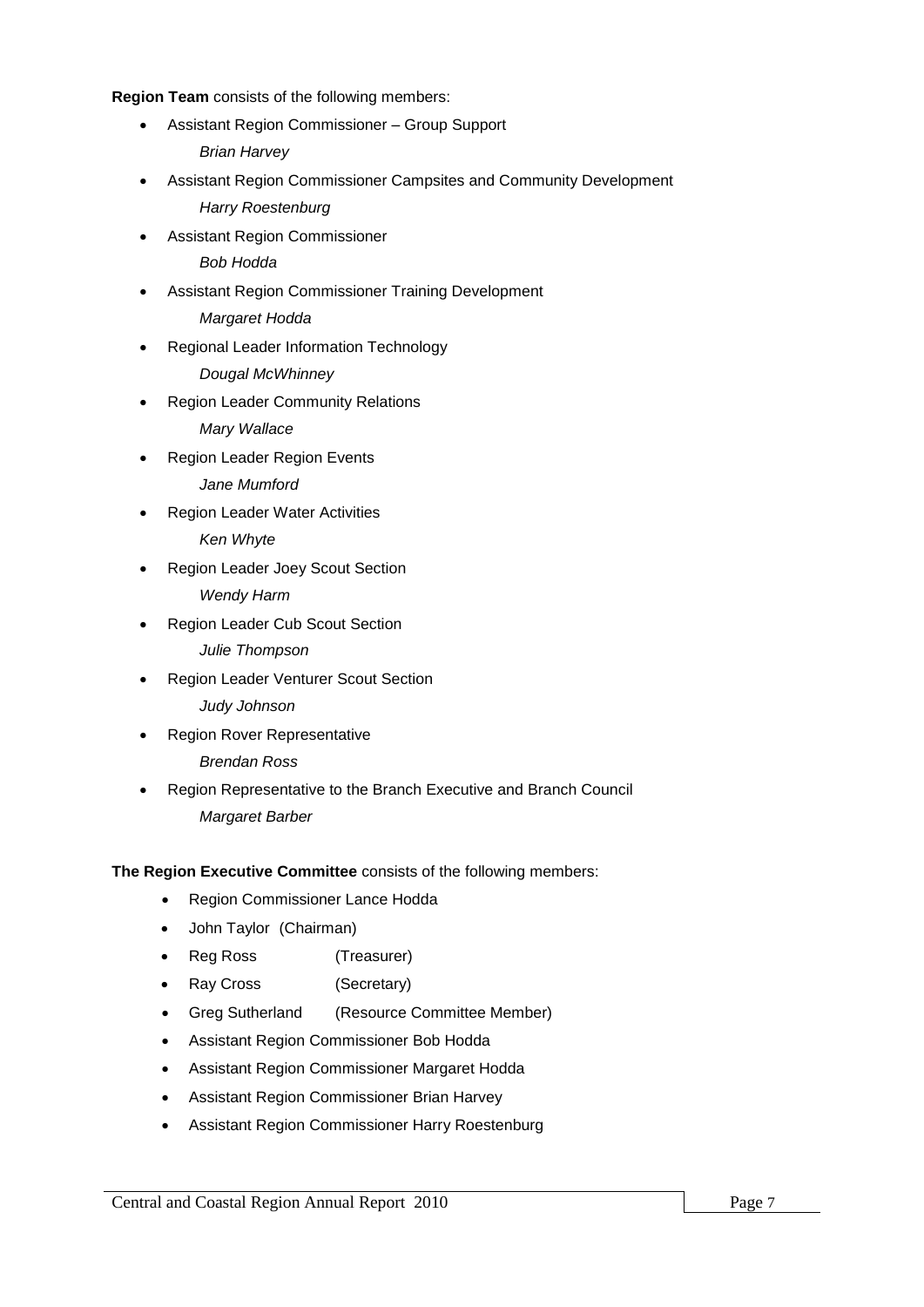**Mr Ray Braithwaite** – Patron of Scouting in the Central & Coastal Region and Chairman of the Annual General Meeting.

#### **Scout Groups within the Region:**

| <b>Banksia Scout Group</b>   | - Leader In Charge Brian Harvey                                |
|------------------------------|----------------------------------------------------------------|
| <b>Bowen Scout Group</b>     | - Group Leader Lesley Bullemor                                 |
|                              | Mackay City Central Scout Group - Group Leader Nikki McWhinney |
| Moranbah Scout Group         | - Group Leader Megan Kropp                                     |
| Proserpine Scout Group       | - Group Leader Bronwyn Wren                                    |
| Sarina Scout Group           | - Group Leader Brett Tomlinson                                 |
| Whitsunday Coast Scout Group | - Group Leader Kathy Ball                                      |

Regrettably, due to unsuccessful attempts to recruit Leaders for the Bucasia Scout Group, a decision was made to close the Group. Central and Coastal Region still maintains the Scout Den and it is hoped that we will be able to reopen the Group in the near future.

In conclusion, I am privileged to work with a very dedicated team who continue to give selflessly of their time and energy to deliver excellent Scout programs to our Youth Members and to build on the legacy left by our founder Lord Baden Powell. I would like to convey my sincere thanks and appreciation to Region Executive Committee, Region Management Team, Section Leaders, parents and community organisations for their support and contribution to Scouting.

It is this passion and enthusiasm these people share for Scouting, the satisfaction that one derives from seeing our the youth achieve their goals and succeed to become the Leaders of tomorrow that realises the true reason we continue in this role

As always, the recruitment and retention of Youth Members and Leaders must continue to be our focus. It is not an easy task, but we must continue to do our best. Together we can do our bit to assert the future for Central and Coastal Region for the nest 100 years.

Lance Hodda

Region Commissioner Central and Coastal Region

# **Community Relations Report**

The Major Activity that had great coverage in the media last scouting year was Scoutfest. At one stage we thought the media had given up on us but when the American sailors visited and helped with the set up for Scoutfest, the media then came on board. Both Channel 7 and Win TV doing reports for the sailor visit and then the camp as well. The Daily Mercury reported both activities as well. Thank you, Brian Harvey for your help. You are becoming somewhat of a TV Celebrity.

The Daily Mercury covered the Australian Jamboree 2010 Publicity.

There wasn't as many activities reported in the media last year as I was unable to attend some activities and even though promises were made that reports would be sent to me it didn't happen.

Notable achievements that were reported on were the Queen's Scout Awards presented to Zac Girvan and Zoe Roberts of Banksia Group, Australian Scout Medallion to Ryan Lamb of Banksia Group also the Adult Leadership Awards.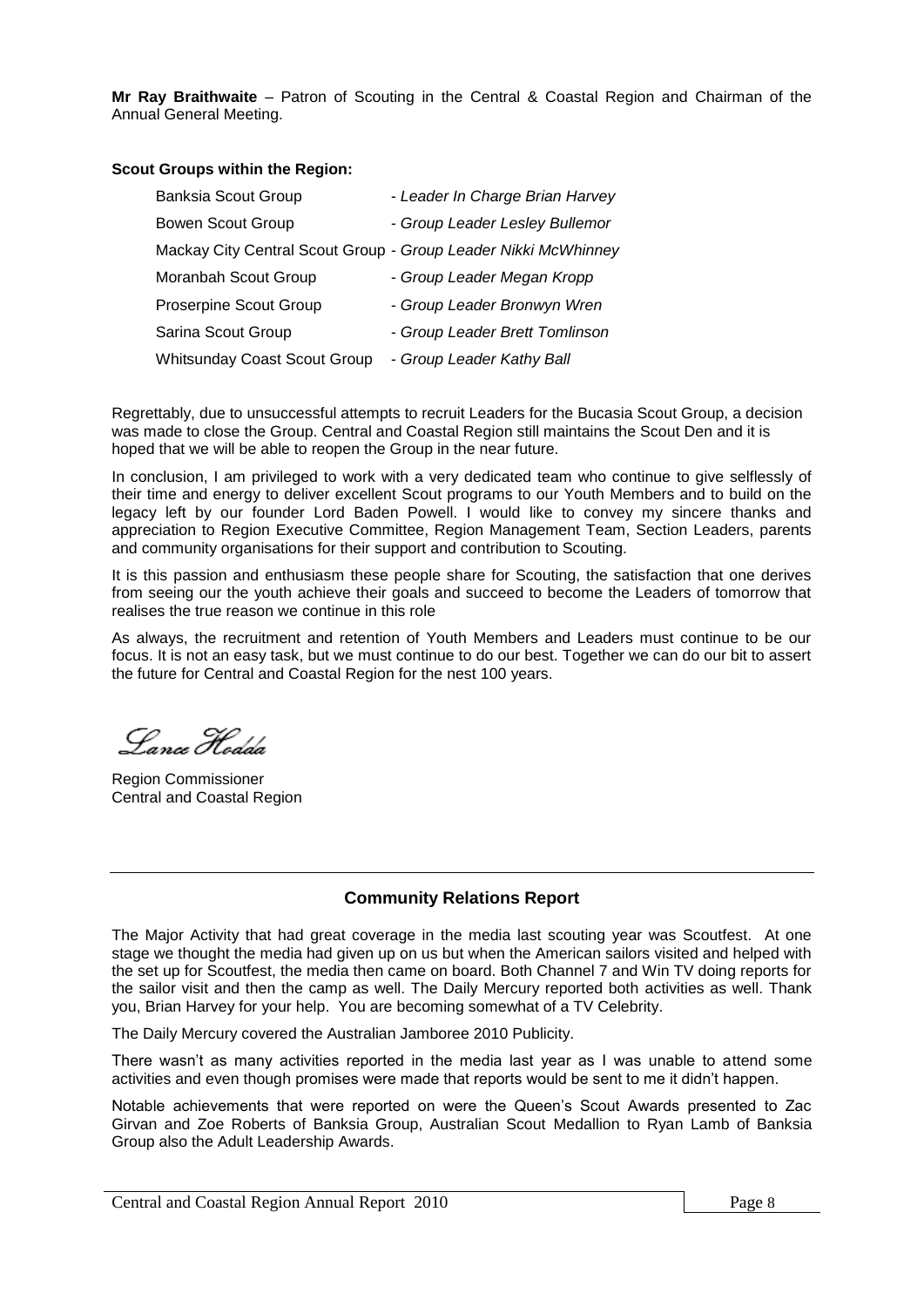Encompass published reports from Scoutfest and the Queen's Scout Awards and Australian Scout **Medallion** 

Four Central and Coastal Region Newsletters were also published for the scouting year.

Thank you to those who regularly contribute to the newsletters and for the invitations to activities to do publicity for presentations or activities in the Group or Region.

I would like to move the adoption of my Community Relations report.

Mary Wallace

Region Leader

Community Relations

## **Rowallan Park Campsite and Activity Centre**

When you think briefly about the park not a lot seems to have changed – but there are always changes. The small dam was drained, enlarged and then with mother nature's influence was promptly refilled. There has been ongoing work to assist the natural flow of water to the dam so that water can be harvested to water the sports field when constructed.

The Mackay Mountain Bike club has constructed tracks all around the park to provide an enjoyable venue for their sport. These members have also contributed much needed service which has improved some aspects of the park.

Camp Eagle continues its development. Two environmentally friendly toilet and shower blocks have been constructed and this asset can be shared by other park users. Their camps appear to be growing in participants and it is pleasing to see youth enjoy the surroundings at Rowallan Park.

Mother Nature has also had her influence on the camp. Firstly the summer rains forced cancellations and then the cyclone tried to damage property and our trees. Thankfully the damage to property was reasonably minimal. Unfortunately usage of the camp in the fist half of this calendar year has been adversely affected by the ongoing wet conditions and this has a direct impact on income.

The Rowallan Park Fellowship has continued fundraising and their support of improvements to the camp and equipment is appreciated and valued.

Thank you to Bonnie and Barry Spratt for their continued involvement and work as caretakers of Rowallan park – your efforts do not go unnoticed and all scout members in Mackay would certainly like to offer their thanks.

I am sure I may have missed out some information but the best ways to find out is come to our park and enjoy all that it has to offer.

Harry Roestenburg The Rowallan Park Fellowship

# **Joey Scout Report**

This year I took over the position as Regional Joey Scout Leader for the central and coastal region.

The Joey scout mobs around the Region have been active in there own mobs which gives the Joey scouts a fun filled exciting time.

I do hear from Leaders that they have been doing badge work and having activities work within there mobs,

As the regional leader it has not been possible to have any Regional events to date this year.

Julie Thompson Acting Regional Leader Joey Scouts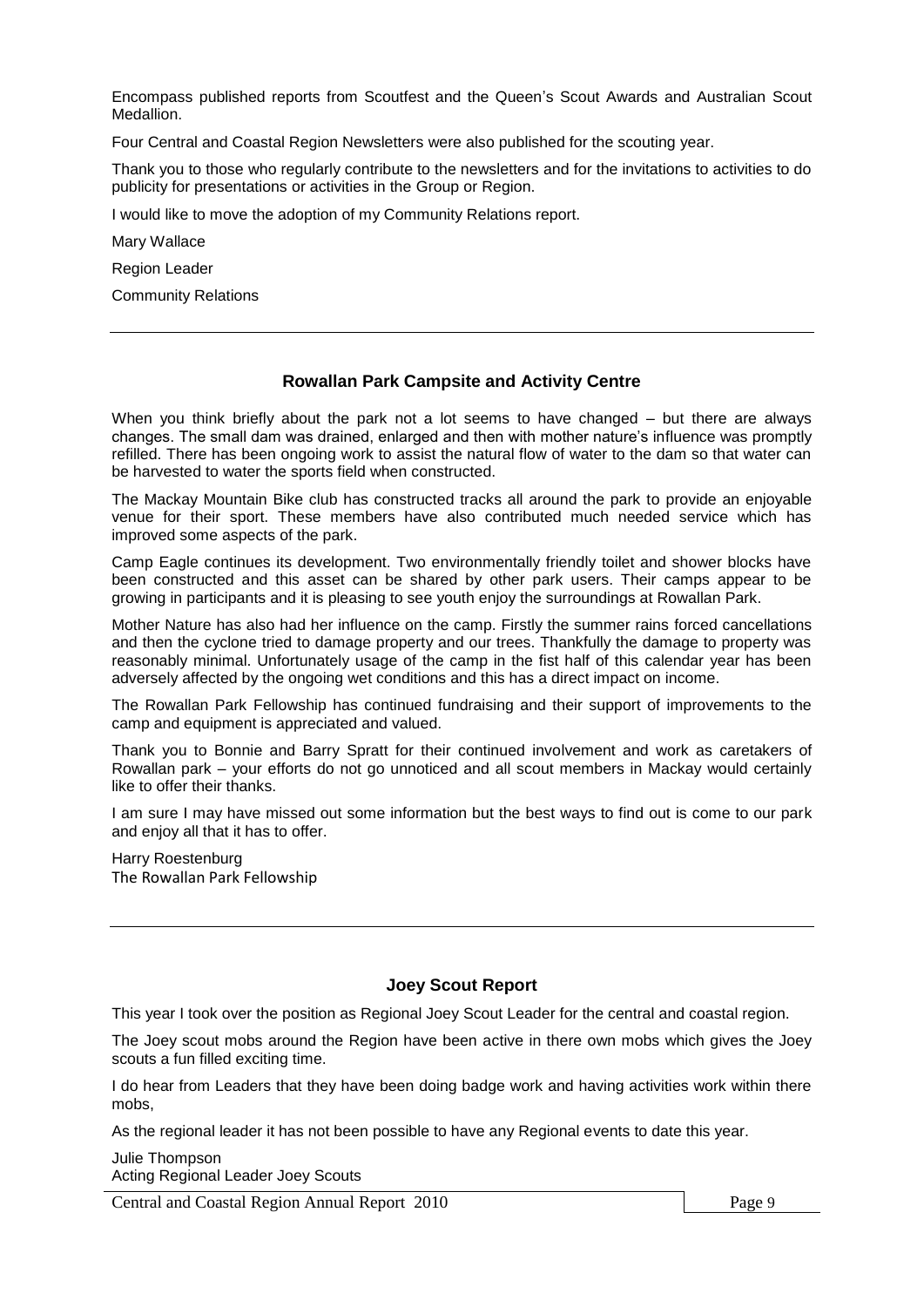## **Cub Scout Section Report**

The past year has been a successful year in the Cub Scout Section throughout the Region, and it has been great to work with the Leaders within the region, on the activities which have been held over the past year.

The support and enthusiasm that comes from the Leaders is fantastic, these Leaders want the Cub Scouts to experience scouting at its best.

I do receive information from Leaders that their Cub Scouts are achieving well in there badge work, and have been receptions of the Grey Wolf Award.

I have been invited to presentations within the Region, of the Grey Wolf award this is the highest award a Cub Scout can achieve in the Pack and it's a pleasure to be present and see the child receive the award.

In the Central and Coastal Region there have been 2 Cub Scout Leadership Courses held, the attendance from Packs within the Region was of a high number.

The Leader participation was excellent, which enabled the program to run smoothly, and the Cub Scouts were able to enjoy the activities being held on the day.

These courses are designed to develop leadership skills in the Cub Scout which enables them to assist the leader in the pack.

The role of a sixer of second in the pack is of great importance and by attending a Leadership course, it then helps develops a child more fully in there role.

The Cub Scouts use the new skills in the pack, and it is mandatory to complete a series of activities to receive their Promise and Law Challenge, and the Cub Scout Leadership Badge, this is then worn on there uniform.

Unfortunately, last year the 9-10yr old camps were cancelled due to poor response. This year it was decided to have a Region Camp for the Cub Scouts which was to be held in May, due to the weather conditions this camp has had to be postponed to a later date.

A big event on the 2010 calendar for Cub Scouts is the Cuboree to be held in Stanthorpe, in September this is going to be a fantastic experience for any Cub scout who attends.

I will be attending the Cuboree, and I have been asked to assist in the setting up of the Medical facility at the Cuboree.

This is a big challenge to get it right, and I look forward to working at the Cuboree and meeting other leaders, and seeing the Cubscouts having an exciting fun filled time.

The coming events on the calendar for Cubscouts are the Region camp, and the Cub Scout Leadership course being held at Rowallan Park.

I look forward to the next 12 months and the friendship, fun enjoyment and challenges which I shall experience along the way.

Julie Thompson Central and Coastal Region Cubscout Leader

# **Region Scout Report**

The scouts Numbers varied for the start of the year, and gradually increase to the end of the year as always.

A good number of scouts marched in Anzac day march through out the region along with all sections of the movement.

The regional scout camp was held at Rowallan Park where all groups in the region took part the over all winner was Moranbah there is a lot to be desired in the cooking department also more hands on training with camping skills and compass work is needed.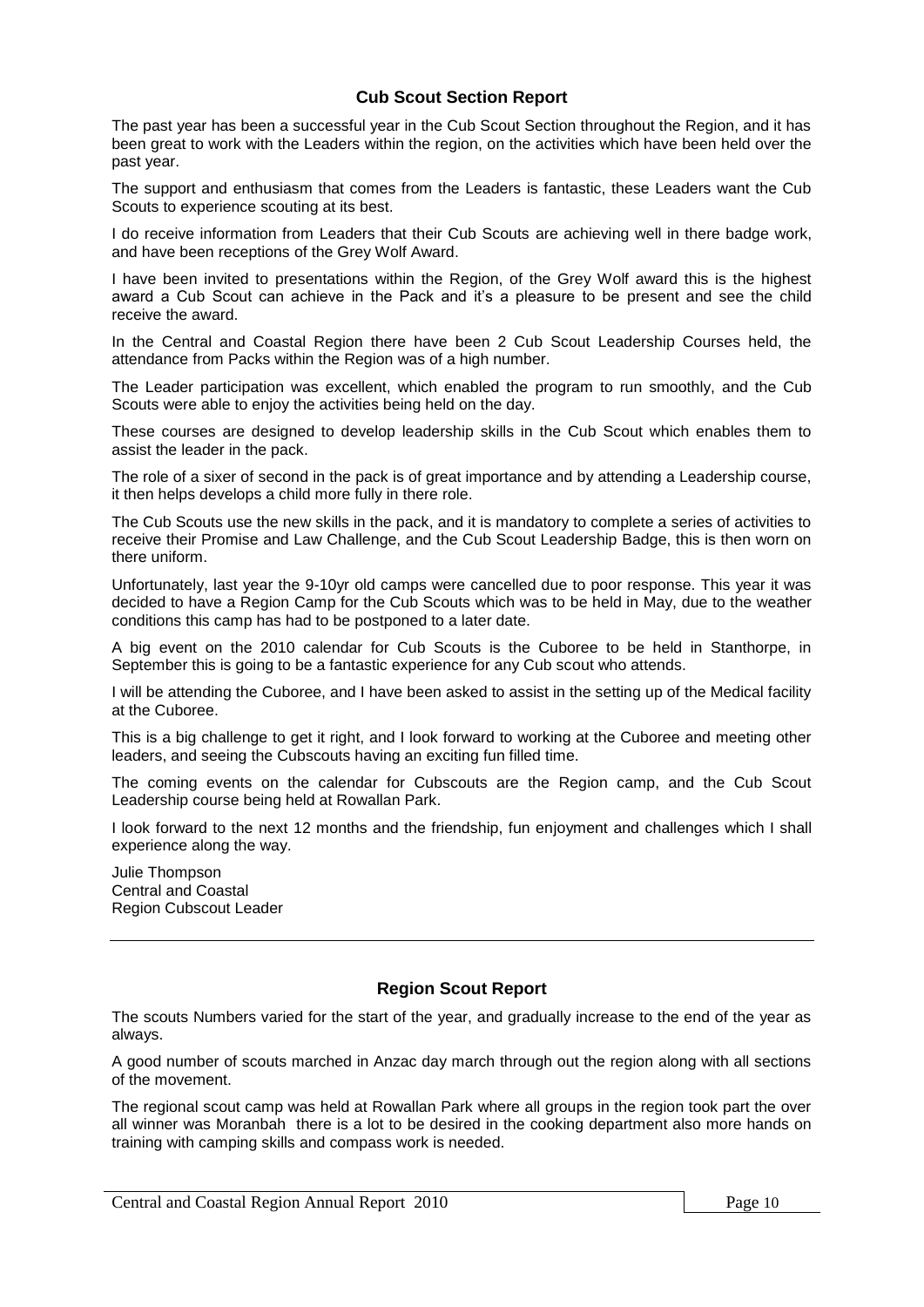Rainbow Bird hiking and camp was held over two days there were 14 scouts and 2 leaders hiked over the rugged hills from Cape Hillsborough to Smalleys Beach it was a very challenge hike.

I was very disappointed as only 2 groups had attended this hike after a lots work went into the planning and approval for the national parks.

I helped Sarina at Easter at Waverley creek Driver Reviver like we have for about the past 20 years as Judy, Nathan and I open it up on the Thursday morning at 10am we all so manned it over New Year with the other couples from regional team and fellowship we managed to raised about \$2040 thank you.

I have taken the rope bridge to the Whitsunday scout open day and the thanks giving day in the park at town hall this was a way to help get new members to join the movement .

For the second year we did Billy Tea and Damper for Australia day in Mackay, I have attended AGM for some Groups and spent a lot of time with Barry Spratt at Rowallan Park.

Yours in scouting

C.R. Johnson (Tim) Taipan

## **Venturer Scout Report**

The past year has seen Venturers in the Central and Coastal Region progress at a lively pace. Branch Commissioner Venturer Scouts Phillip McNicol brought everyone up to date on the Venturer Review and ran a Unit Management Course in Mackay. A Leadership Course was also conducted by AAC George Rowlinson with several eager Venturers making the most of the opportunity to attend training in their own Region.

Venturers assisted at ScoutFest with the abseiling and canoeing as well as the official dinner. The Mackay City Central and Banksia Venturers travelled to Rockhampton for the CQ Venture. Several Venturers from Rockhampton travelled to Kinchant Dam for the CC Venture in November. Australia Day saw Venturers assist Region Scout Leader Tim Johnson hand out tea and damper at the Entertainment Centre. In March we were on the move travelling to Blackwater with the Rovers for CQ Roventure. Cyclone Ilui played havoc with the cancellation of some activities. That is not to say they stayed home. Most of the Venturers were out assisting the Banksia Group clean up the park so that they could hold meetings again. Venturers continue to assist other sections as youth helpers in section meetings or attending camps to run games and activities or assist with training of younger youth members in scouting activities like hiking and compass work. All of this is above the requirements for any badges, showing a real commitment by the Venturers to provide service to the community and to Scouting.

This year we have introduced Region meetings once a month when all of the Region Venturers get together and have fun or work on badges as a larger Unit. It is running quite well with the combined nights having offered ten pin bowling, inter Unit debating, speeches and games nights. Each Unit takes turns at organizing the night.

We have celebrated three Queen's Scout presentations, a Major Interest Award, 11 Area Awards, presented 80 tapes for everything from Citizenship to Service, Environment to Canoeing. Four Venturers have progressed to Rovers and eight have advanced from Scouts. There are currently two active Units with Bowen and Sarina trying to establish themselves. My thanks go to all the Venture Scout Leaders for their assistance and support throughout the year.

Judy Johnson

Region Leader - Venturer Scouts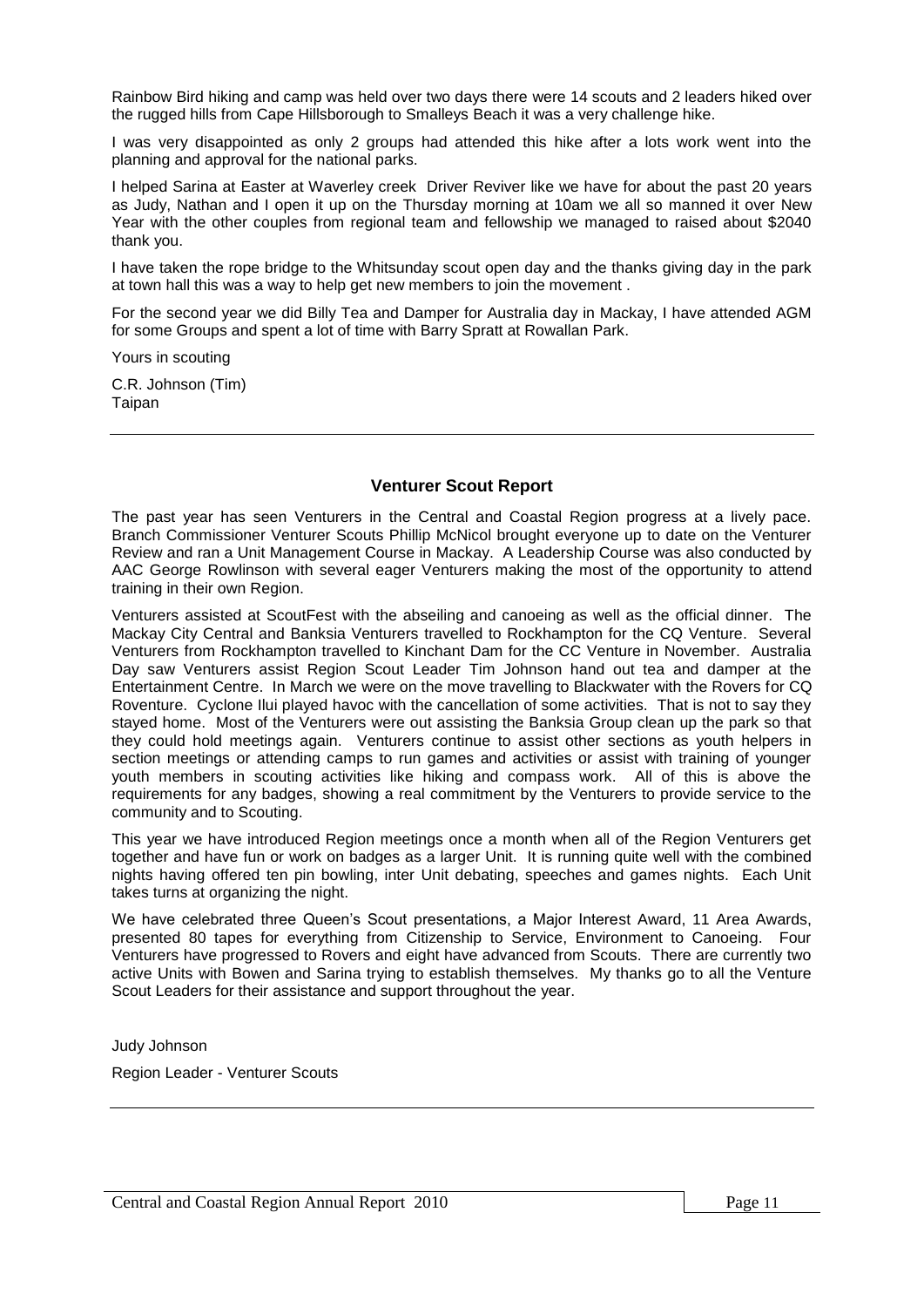### **Rover Report**

The Mackay Rover Crew has been kept busy over the last year, with a range of activities and challenges. We have also travelled far and wide while participating in CQ Events.

We have had some membership loss due to members getting booted to moving town for university but at the same time we have gained some members from the Venturer Section and we got some members from the public, but a few more members would not go astray, but everyone is looking for members.

We have assisted the region with some of the regional activities including:- Scoutfest and the associated working bees, JOTI/JOTA.

With all our CQ, Regional and Crew Activities we have been kept busy and doing some service when required.

One of our most recent projects was the running of June Moot that hosted 36 Rovers from around the state ranging from as far south as Brisbane West to Emerald and to as far north as Townsville. The event when off really well and all the rovers stepped up to the plate to make this event a success that we should all be proud of.

We have also been working on a crew camping trailer that will make going on camps a lot easier, and we have recently received a grant to purchase a solar panel and 12 volt fridge for the trailer. We have also got the Rover Den out at the scout park but due to weather and time restrictions we have not been able to finalise it.

Our plan for the next year in the Rover section is to finalise our crew projects while doing to some fundraising as some of the Rovers are planning to attend OzMoot in Adelaide at the start of next year.

Yours in Scouting

Brendan Ross Mackay City Central Crew Leader Central and Coastal Regional Rep

# **Region Events Report**

This past year has seemed a quiet one after the last two years of centenary celebrations, our only major event was Scoutfest held in August 2009. Scoutfest came about from an idea from Bob Hodda in late 2008, some big anniversaries were coming up; a hundred years since the first scout group opened in Mackay and it was to be Rowallan Park's sixtieth birthday. He wanted to celebrate, so celebrate we did.

We decided this particular celebration needed to be a little different from things we had done in the past. We wanted something that reflected what Scouting was all about...... after all; we all had seen that ad on T.V.......something that involved past and present members and above all, something that would leave great memories.

Scoutfest slowly evolved over the next few months, a planning committee, with a representive from each of the local groups included, was formed and the work begun. Many, many, many ideas were discussed, the format outlined, long discussions over what to call the event continued, resources were sourced from near and far, Branch Headquarters was consulted, favours and contacts were called in, working bees at the Park organised, even the weather bureau was phoned. Eventually we had it all sorted!

On July 31 and August 1, 2 2009, Scoutfest in the form of a family region camp was held at a splendid looking Rowallan Park with 225 members in attendance. The weekend was spent exploring three zones...Aqua, Adventure and Discovery.....which included activities such as canoeing, waterslides, falling off a greasy pole, abseiling off shipping containers, mountain bikes, sherbet making, craft, playing mind games and experiments...just to name a few. Rowallan Park was open to past members and the public on Saturday afternoon and Saturday night's activity was a bush dance. A combined Celebration Dinner and AGM for 90 invited guests was also held on Saturday night. Prepared on site and served by our Rovers, Venturers and Scouts. This three course, sit down dinner served under the stars was certainly a unique experience. A Scout's Own held in the chapel on Sunday morning added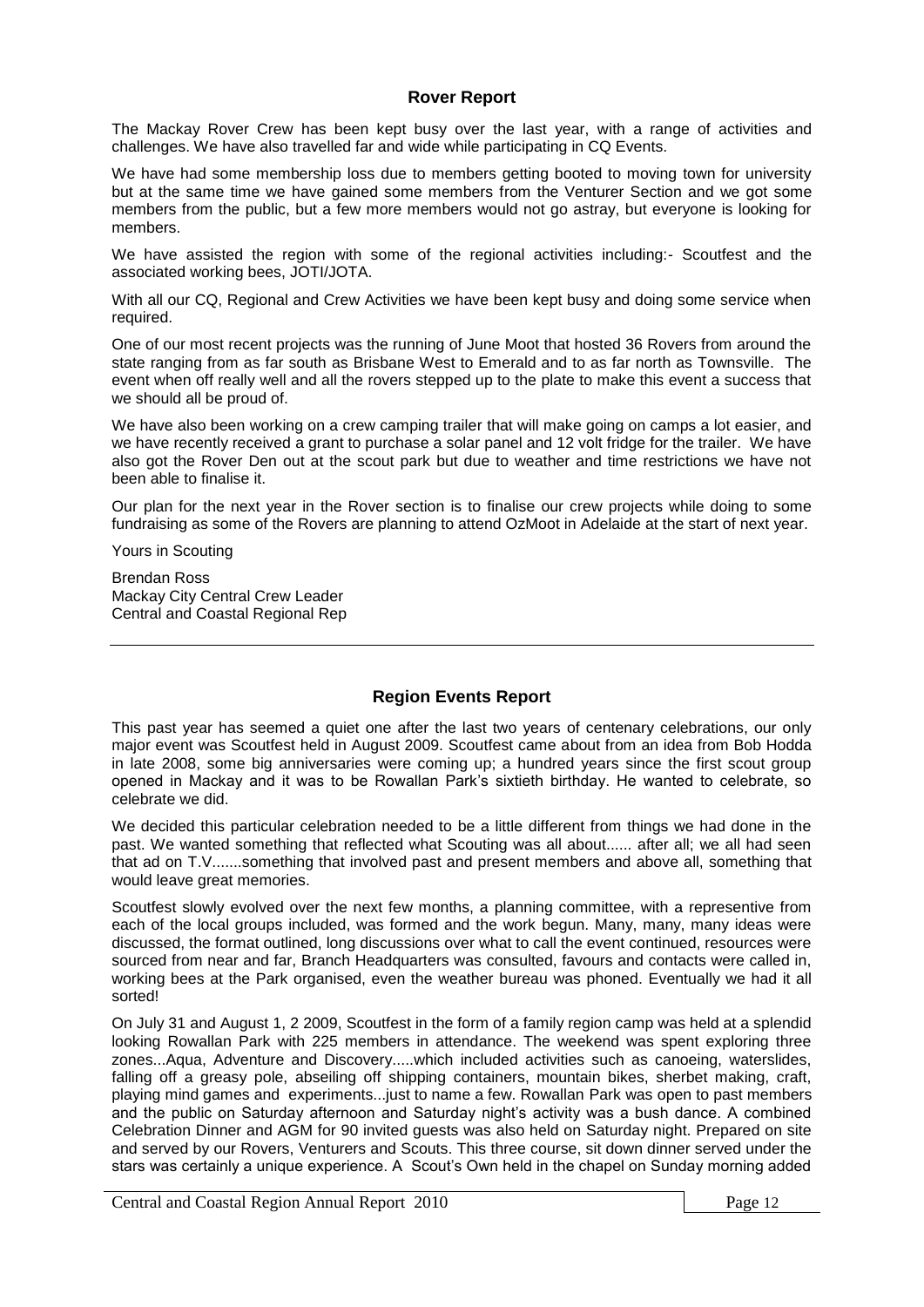a little tranquillity to an active weekend. The youth were loud, boisterous, happy and eventually a little tired. The parents and leaders looked relatively happy and not too stressed. The organising team were exhausted. It was a great weekend.

The support and help given to Scoutfest was overwhelming....so, so many people helped out in many ways ; the Fellowship worked hard to prepare the Park, tirelessly worked throughout the event and sponsored our bush dance; the MAD mountain bike club prepared trails and worked all weekend with the youth and gave us so much support via their associated business'; each of the local Groups took on the task of organising and supervising a zone; Branch sent representives, the abseiling team (thanks David, Ray and Brendan)and access to the abseiling gear; Rotary and the Executive sponsored the celebration dinner and even the US Marines gave us a hand. Thank you.

The only other event on the year's calendar was our annual swimming carnival, Aquatastic. Scheduled to be held at Calen College on Saturday March 20, for the second year in a row this event was cancelled due to the region being under a cyclone watch. This time it was Elui and it was a lot closer to home. We have planned to reschedule Aquatastic for an end of year Christmas breakup.

As with every annual report I believe it is so important to express my gratitude to my fellow region team, their endless support and help throughout the year is vital to the success of our events .Thankyou Judy and the team. Thanks also to Peter, Jacob, Louis and Anita who help me out regardless of what I ask...what other 18 year old would delay picking up his new ute so he could finish putting up scaffolding around a shipping container or a 16 year old staying up all hours to help out his computer challenged Mum; a son's girlfriend making sandwiches for a fashion parade just because Jane was double booked and a husband who works out a solution to any weird idea his wife has AND arranges for 110 kg of abseiling gear to be freighted free of charge! Just like most scouting families we get one we get them all.

Jane Mumford

Region Leader Region Events

# **Assistant Region Commissioner – Group Support**

I have pleasure in presenting an overview of Scouting in the Central and Coastal region for the period 1<sup>st</sup> April 2009 to 31<sup>st</sup> March 2010.

Other Leaders have presented detailed reports in their areas of responsibility, so I will not duplicate their reports.

Scouting in our Region has continued to move with the times, and have issued many challenges to our Leaders, in ensuring quality programming and challenging activities for our Youth members.

All Groups have enjoyed a great year of Scouting, with many fun and enjoyable activities. I have really enjoyed visiting these Groups and observing the smiles on member's faces.

Membership has fluctuated in some Groups, but overall the Region has maintained a level of consistency. We always need more Leaders, and it is very unfortunate that fewer people are prepared to commit to a Leadership role. Because of this, I feel that some young people are being denied the experience of Scouting. We have an empty Scout den at Bucasia, and I regularly receive enquiries from parents in that area, with children wanting to join the movement. Some go to Banksia Group whilst others do not join. I am always happy to talk to anyone who may be interested in finding out more about a Leadership role.

It is always a pleasure to attend Award presentations. I have been present at Grey Wolf, Scout Medallion, Queen's Scout and Leader Award presentations, and sincerely congratulate all those who received well earned recognition for their efforts in Scouting.

We still have some Groups in the Region without Charter status. I have been working closely with those Groups, and I live in hope that all Groups will be chartered this year.

Thank you to all the dedicated Group Leaders and their teams, who are constantly challenged to meet the needs of the Youth members, through the successful, exciting, enjoyable and safe programs they present. Because of those efforts and commitment,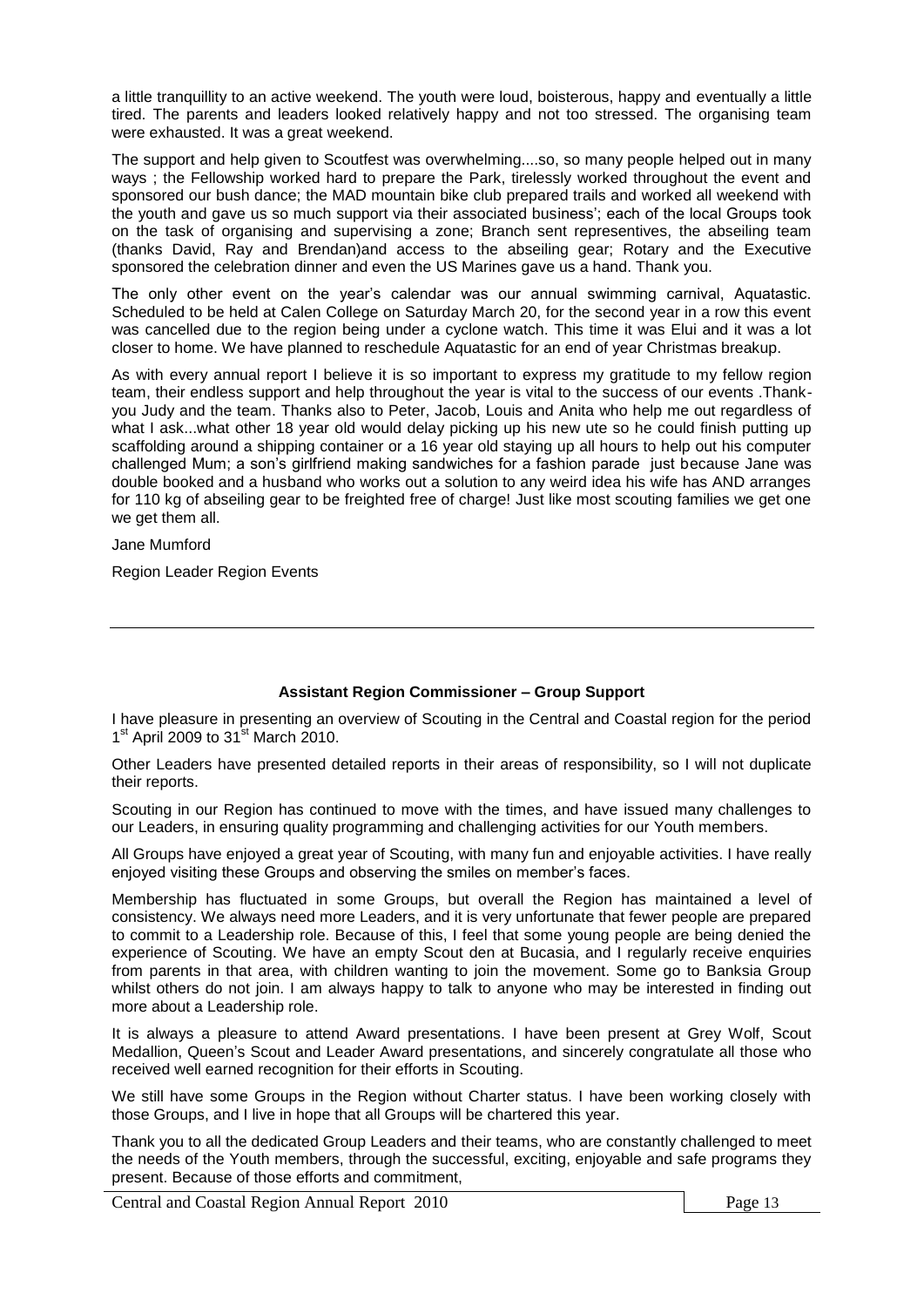We see many happy smiling children at Scouting. Well done!!

I wish you all happy Scouting in the year ahead.

Brian Harvey

Assistant Region Commissioner – Group Support.

# **Training Development Report**

Training has continued at a steady pace throughout the Region. It has become more difficult during the past year to attract applicants for courses. Employment situations and family commitments have been identified as two reasons for this trend which is not confined to Central and Coastal Region alone.

Statistics show that fewer Leaders are attending scheduled training courses. It is a concern that there are several Leaders who have been in the Movement for a considerable period of time and have not yet completed basic training. Queensland Branch has policy in place which indicates what Adult Leaders, Adult Support Members, Rovers and Scout Fellowship members are entitled to do in accordance with current training qualifications. Some Leaders find themselves limited to what they are permitted to do due to their limited training status.

Trained Leaders provide interesting and challenging youth programs. Interesting programs create enthusiasm among youth members. Enthusiastic Leaders and youth members result in membership increase and retention. These are some of the goals included in the Association's Charter requirements which equate to well managed and successful Formations striving to achieve the Aims and Principles of the Scout Movement.

Training Course attendance records provide the following results for the year under review.

| 1 Joey Scout Leader, 2 Cub Scout Leaders, 4 Scout Leaders, 1<br>Venturer Scout Leader |
|---------------------------------------------------------------------------------------|
| 1 Joey Scout Leader, 1 Cub Scout Leader, 2 Scout Leaders                              |
| 1 Group Leader                                                                        |
| 1 Group Leader                                                                        |
| 2 Group Leaders                                                                       |
|                                                                                       |

3 Leaders completed Leadership Training 2 Workbooks.

Region Leader Jane Mumford was successful in completing requirements for TAA40104 Certificate IV in Training and Assessment and is now a registered Scout Assessor.

Group Leader Lesley Bullemor received recognition for her efforts in completing the five stages of the formal training program and was presented with her Wood Badge Scarf, Wood Beads and Parchment by Region Commissioner Lance Hodda at a Group camp held at Kamp Kanga. Congratulations Jane and Lesley.

A number of Leaders have attended First Aid training and either gained their Senior First Aid Certificate or re-certification of their Certificate, to ensure their First Aid qualifications are current.

ScoutFest held on the first weekend in August 2009 at Rowallan Park was a fantastic informal training experience for youth and adults alike. The program provided opportunity to participate in many diverse and challenging activities, some of which are not always readily available to us. I am sure our Region Leader Region Events will report in more detail on this event. Well done to Jane and her organizing team on a highly successful weekend.

Jamboree On The Air (JOTA) and Jamboree On The Internet (JOTI) held in October each year is another informal training event for our youth and adult members. Participants are able to communicate with Scouts and Guides within Australia as well as overseas countries via amateur radio and the internet. The JOTI team were able to source additional computers this year which catered for